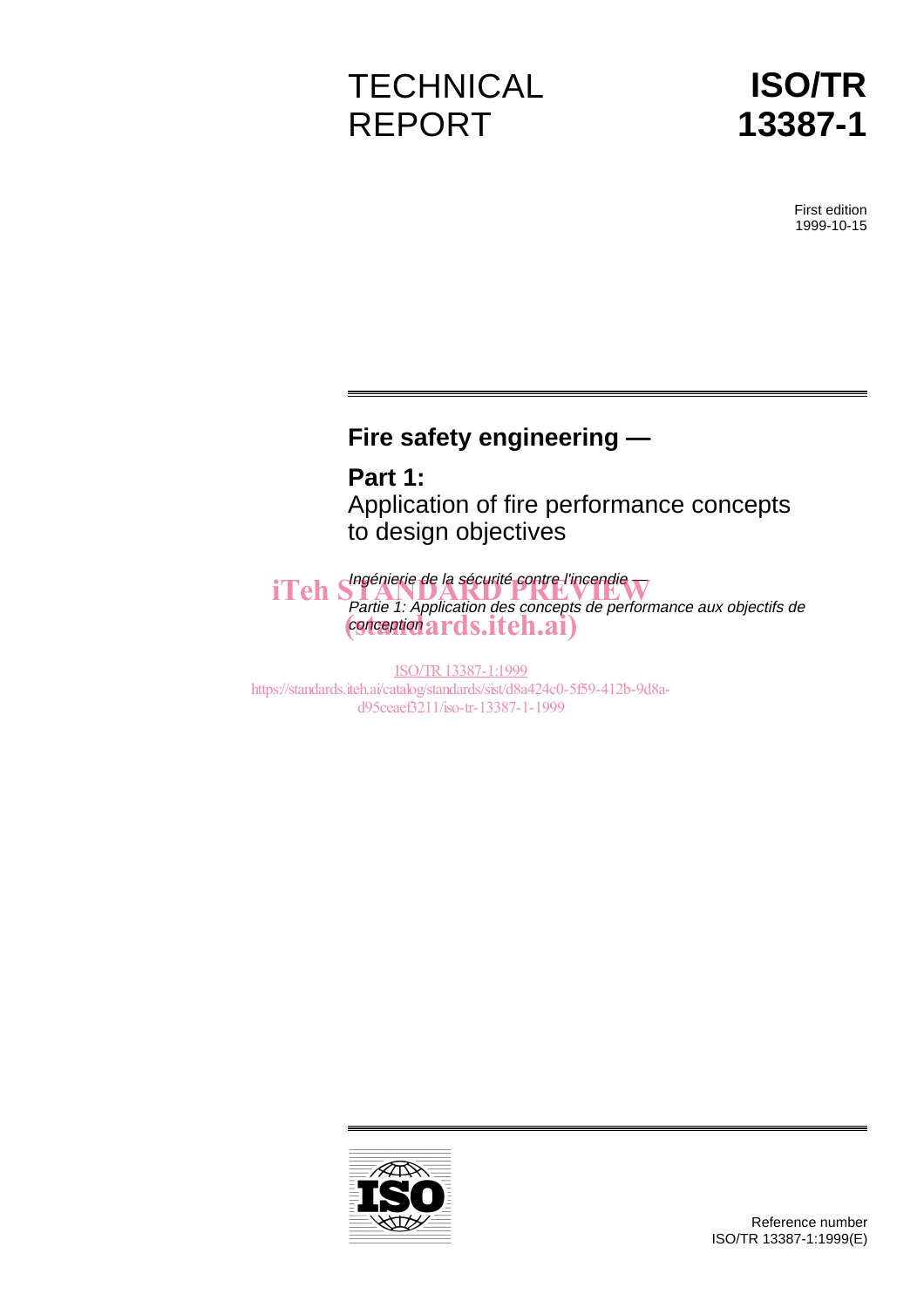# **Contents**

| https://standards.iteh.ai/catalog/standards/sist/d8a424c0-5f59-412b-9d8a-<br>12. https://standards.iteh.ai/catalog/standards/sist/d8a424c0-5f59-412b-9d8a- |  |
|------------------------------------------------------------------------------------------------------------------------------------------------------------|--|
|                                                                                                                                                            |  |
|                                                                                                                                                            |  |
|                                                                                                                                                            |  |
|                                                                                                                                                            |  |
|                                                                                                                                                            |  |
|                                                                                                                                                            |  |
|                                                                                                                                                            |  |
|                                                                                                                                                            |  |
|                                                                                                                                                            |  |

C ISO 1999

All rights reserved. Unless otherwise specified, no part of this publication may be reproduced or utilized in any form or by any means, electronic<br>or mechanical, including photocopying and microfilm, without permission in

International Organization for Standardization<br>Case postale 56 • CH-1211 Genève 20 • Switzerland Internet iso@iso.ch

Printed in Switzerland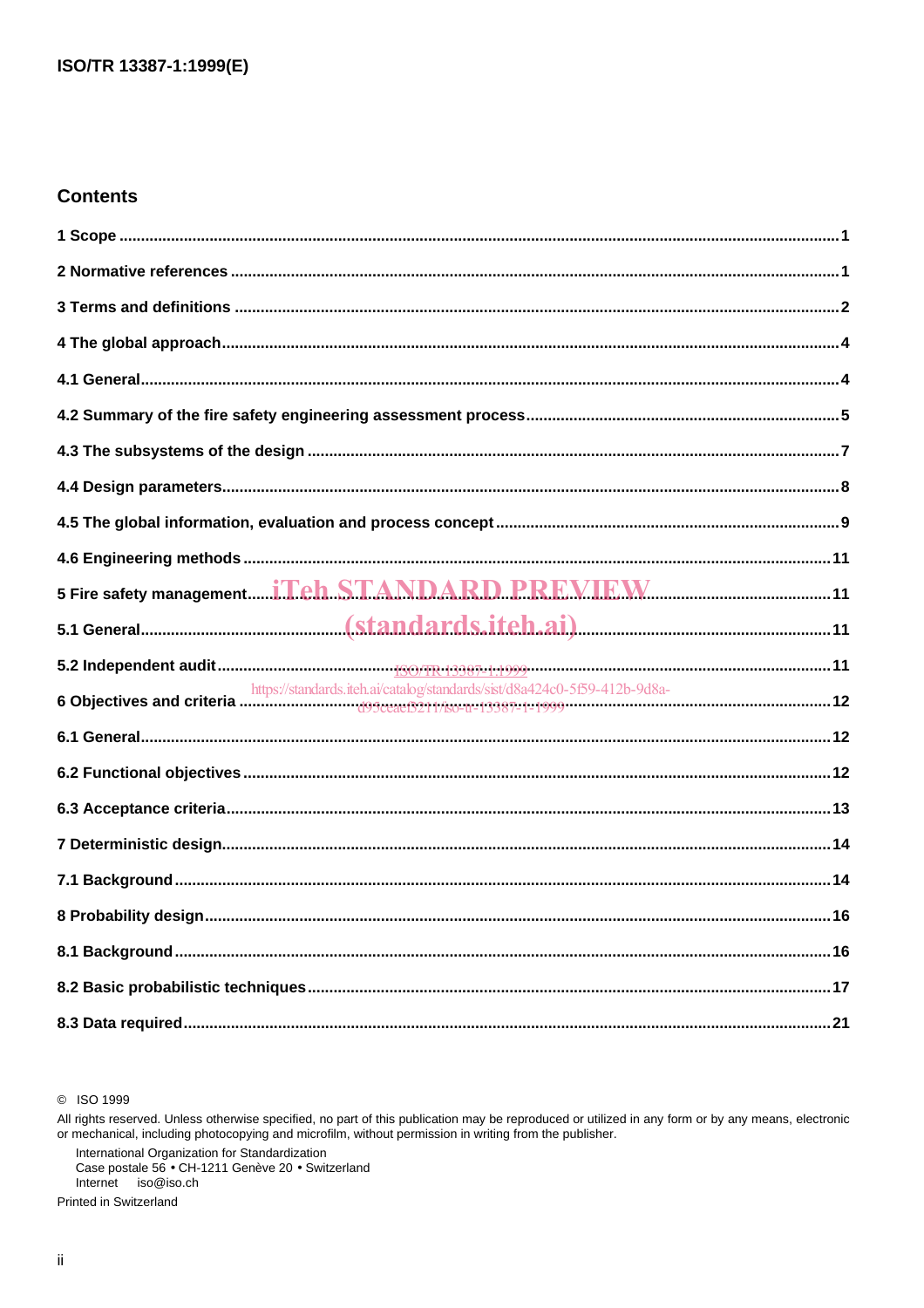| Annex E (informative) Safety factors.iteh.ai/catalog/standards/sist/d8a424c0-5f59-412b-9d8a-<br>d95ceaef3211/iso-tr-13387-1-1999 |  |
|----------------------------------------------------------------------------------------------------------------------------------|--|
|                                                                                                                                  |  |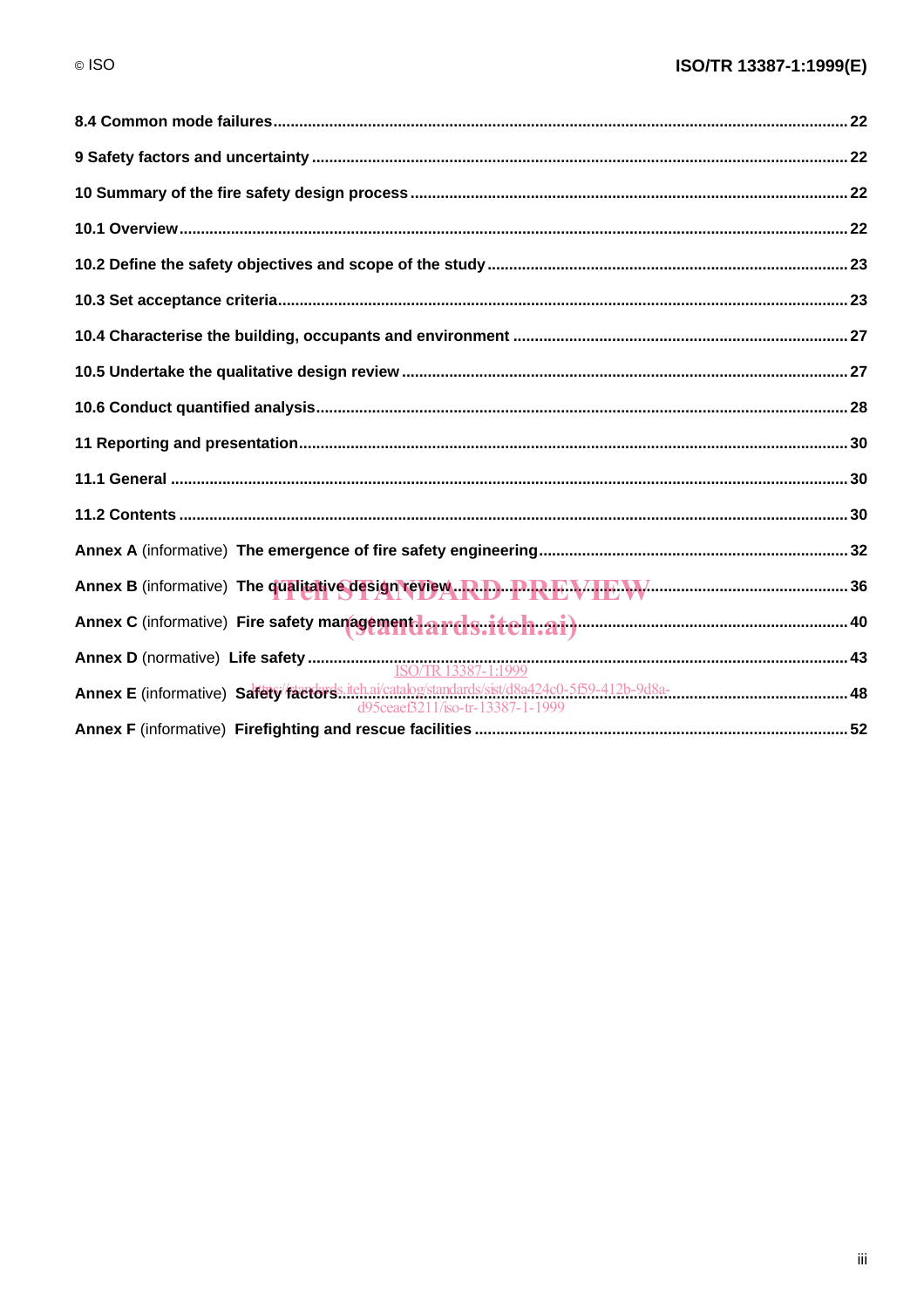# **Foreword**

ISO (the International Organization for Standardization) is a worldwide federation of national standards bodies (ISO member bodies). The work of preparing International Standards is normally carried out through ISO technical committees. Each member body interested in a subject for which a technical committee has been established has the right to be represented on that committee. International organizations, governmental and non-governmental, in liaison with ISO, also take part in the work. ISO collaborates closely with the International Electrotechnical Commission (IEC) on all matters of electrotechnical standardization.

The main task of ISO technical committees is to prepare International Standards, but in exceptional circumstances a technical committee may propose the publication of a Technical Report of one of the following types:

- type 1, when the required support cannot be obtained for the publication of an International Standard, despite repeated efforts;
- type 2, when the subject is still under technical development or where for any other reason there is the future but not immediate possibility of an agreement on an International Standard;
- type 3, when a technical committee has collected data of a different kind from that which is normally published as an International Standard ("state of the art", for example).

Technical Reports of types 1 and 2 are subject to review within three years of publication, to decide whether they<br>can be transformed into International Standards. Technical Reports of type 3 do not necessarily have to be can be transformed into International Standards. Technical Reports of type 3 do not necessarily have to be reviewed until the data they provide are considered to be no longer valid or useful.

ISO/TR 13387-1, which is a Technical Report of type 2, was prepared by Technical Committee ISO/TC 92, Fire safety, Subcommittee SC 4, Fire safety engineering. TR 13387-1:1999 .ai/catalog/standards/sist/d8a424c0-5f59-412b-9d8a-

It is one of eight parts which outlines important aspects which need to be considered in making a fundamental approach to the provision of fire safety in buildings. The approach ignores any constraints which might apply as a consequence of regulations or codes; following the approach will not, therefore, necessarily mean compliance with national regulations.

ISO/TR 13387 consists of the following parts, under the general title Fire safety engineering:

- Part 1: Application of fire performance concepts to design objectives
- Part 2: Design fire scenarios and design fires
- Part 3: Assessment and verification of mathematical fire models
- Part 4: Initiation and development of fire and generation of fire effluents
- Part 5: Movement of fire effluents
- Part 6: Structural response and fire spread beyond the enclosure of origin
- Part 7: Detection, activation and suppression
- Part 8: Life safety Occupant behaviour, location and condition

Annex D forms a normative part of this part of ISO/TR 13387. Annexes A to C and annexes E and F are for information only.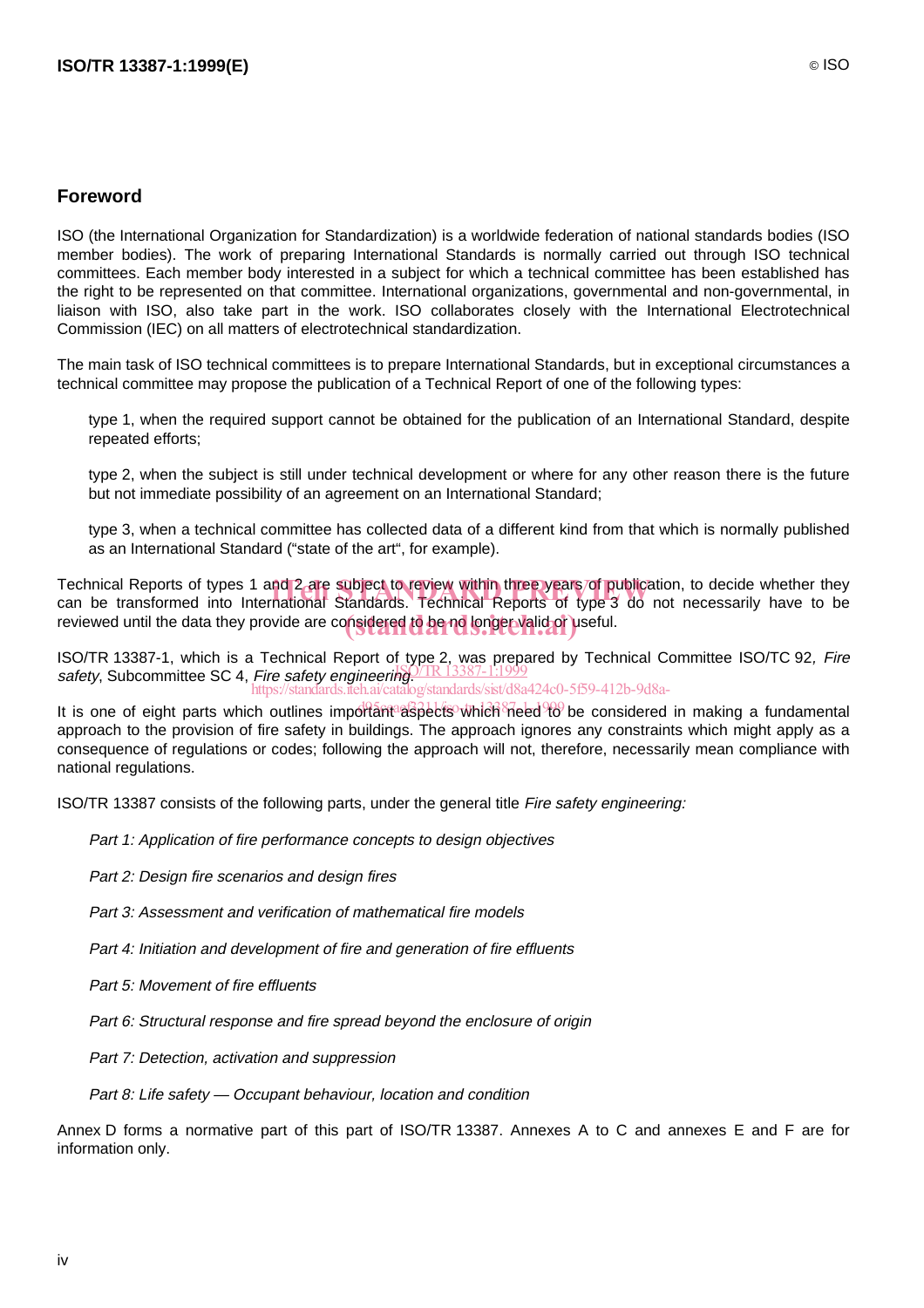# **Introduction**

A fire safety engineering approach may have many benefits over prescriptive approaches (see annex A). It takes into account the totality of the fire safety package and provides a more fundamental and economic solution than traditional approaches to fire safety. It may be the only viable means of achieving a satisfactory level of fire safety in some large and complex buildings. For most buildings prescriptive recommendations may be found to be adequate but the use of a fire safety engineering approach enables the more precise design necessary for the assessment of new and complex projects.

This part of ISO/TR 13387 is intended to be applicable to both new and existing buildings and can be used either to justify minor deviations from traditional/prescriptive codes or to evaluate the building design as a whole.

The interaction of fire, buildings and people gives rise to a large number of possible scenarios. Together with the wide range of building designs and uses, this makes it impractical to establish a single set of calculations and procedures that can be applied directly to all buildings. There are still many gaps in the available knowledge and it is, therefore, not possible to set down simple step-by-step procedures that can be applied to all buildings. This part of ISO/TR 13387 is, therefore, intended to provide a framework for a flexible but formalised approach to fire safety design that can be readily assessed by the statutory authorities.

The current knowledge and ability to model fire processes and the response of people requires the use of engineering judgement to compensate for gaps in, or supplement, knowledge. The approaches and procedures detailed in this part of ISO/TR 13387 should, therefore, only be used by suitably qualified and experienced fire<br>safety professionals. It is also important that account should be taken of statutory requirements, and the ap safety professionals. It is also important that account should be taken of statutory requirements, and the appropriate approvals bodies should, where necessary, be consulted before final decisions are made about the fire safety design.

> ISO/TR13387-1:1999 https://standards.iteh.ai/catalog/standards/sist/d8a424c0-5f59-412b-9d8ad95ceaef3211/iso-tr-13387-1-1999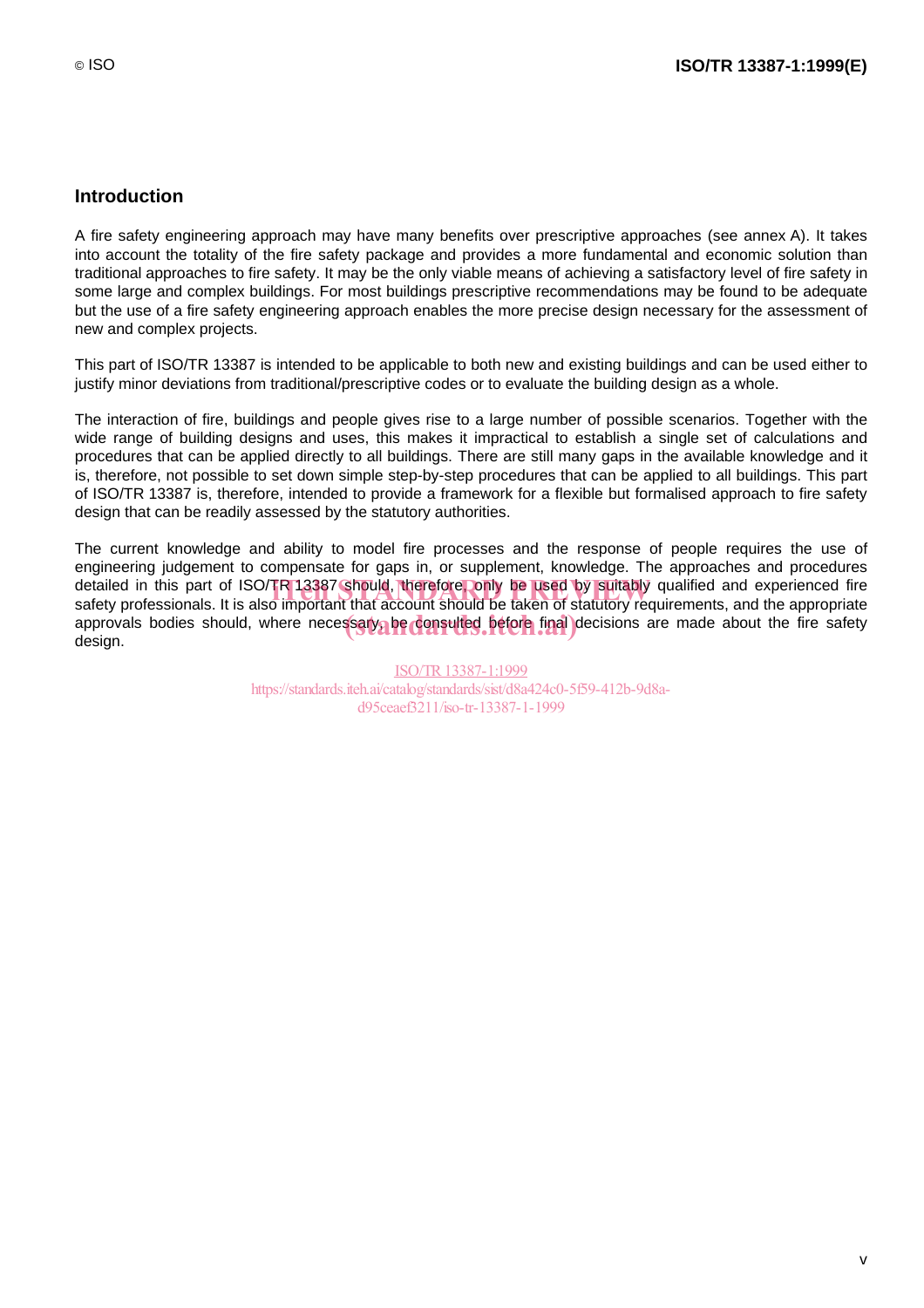# iTeh STANDARD PREVIEW (standards.iteh.ai)

ISO/TR13387-1:1999 https://standards.iteh.ai/catalog/standards/sist/d8a424c0-5f59-412b-9d8ad95ceaef3211/iso-tr-13387-1-1999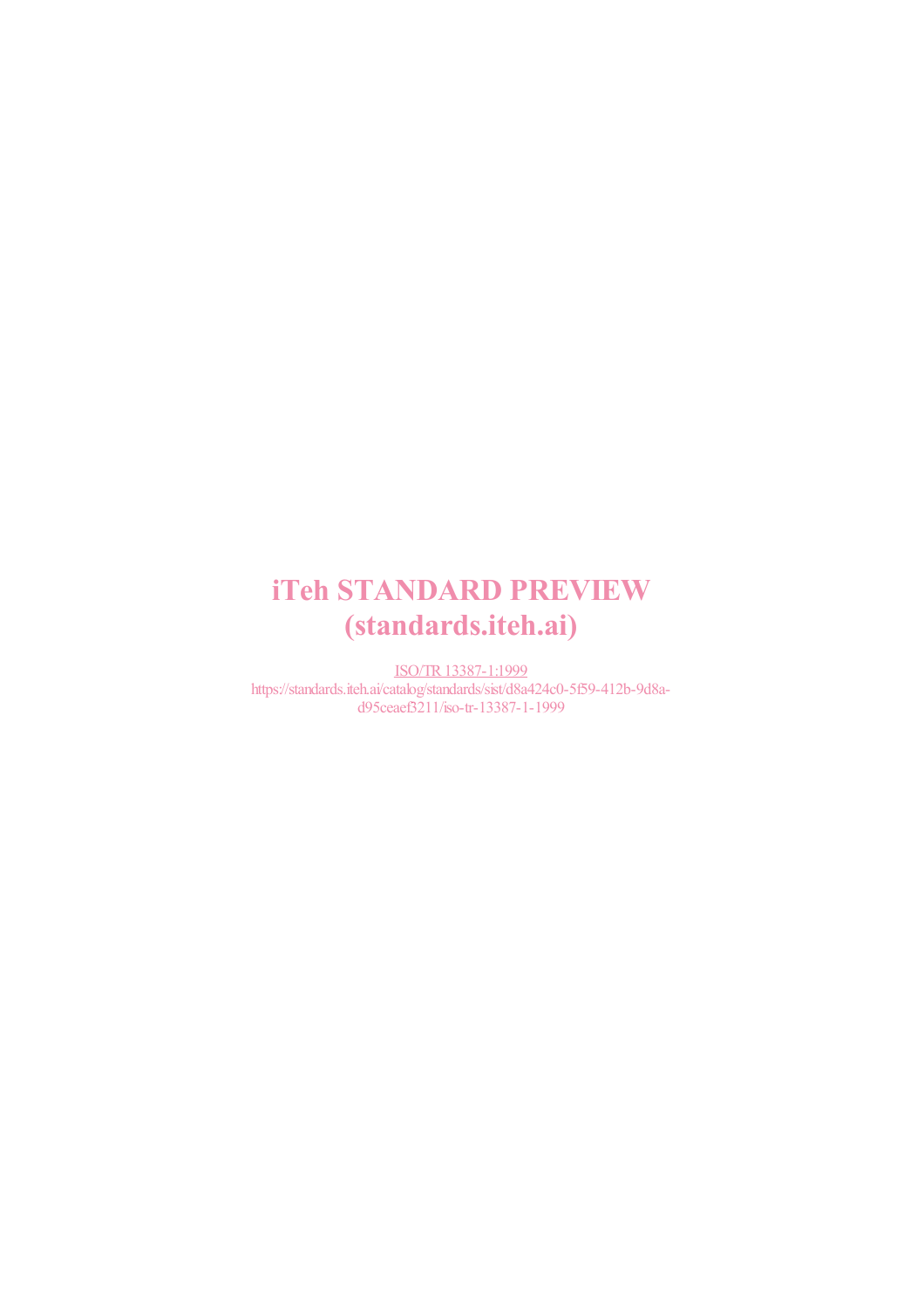# **Fire safety engineering —**

# **Part 1:** Application of fire performance concepts to design objectives

# **1 Scope**

This part of ISO/TR 13387 describes one framework for the provision of an engineered approach to the achievement of fire safety in buildings, based on the quantification of the behaviour of fire and people. The Technical Report is not intended as a detailed technical design guide, but could be used as the basis for development of such a guide. It indicates the interdependence and interactions between various components of the development of such a guide. It indicates the interdependence and interactions between various components of the<br>fire safety system and provides an indication of the totality of fire safety design. It is appropriate for va alternative single or multiple design objectives. $\mathbf{u}$ ndards.iteh.ai)

The basic principles given in this part of ISO/TR 13387, together with the guidance on detailed aspects of fire safety design given in other parts, may be applied to all types of building and their use. Principally this Part applies to common types of buildingt such ras dwellings aloffice duildings, department stores a-schools, hotels, and publicassembly and industrial buildings, new and existing 11/iso-tr-13387-1-1999

The principles, the methodology and many of the calculation tools may be applied to the safe design of many other structures, which may or may not accommodate people, such as tunnels, petrochemical plants, offshore oil/gas installations and transportation systems (railway carriages, aircraft cabins and passenger ships).

This part of ISO/TR 13387 takes into account many factors including building construction, means of escape, human factors, smoke management, detection, alarm and fire suppression and their contribution to the attainment of the fire safety objectives. It provides some alternative approaches to existing codes for fire safety and allows the effect of departures from more prescriptive codes and regulations to be evaluated.

Although the emphasis in this document is on safety of life, the fire safety engineering approach can also be used to assess property loss, business interruption, contamination of the environment and destruction of heritage. It is anticipated that, in the future, this part of ISO/TR 13387 will be broadened to cover, for example, property loss, business interruption, contamination of the environment and destruction of heritage.

# **2 Normative references**

The following normative documents contain provisions which, through reference in this text, constitute provisions of this part of ISO/TR 13387. For dated references, subsequent amendments to, or revisions of, any of these publications do not apply. However, parties to agreements based on this part of ISO/TR 13387 are encouraged to investigate the possibility of applying the most recent editions of the normative documents indicated below. For undated references, the latest edition of the normative document referred to applies. Members of ISO and IEC maintain registers of currently valid International Standards.

ISO 31-0:1992, Quantities and units — Part 0: General principles.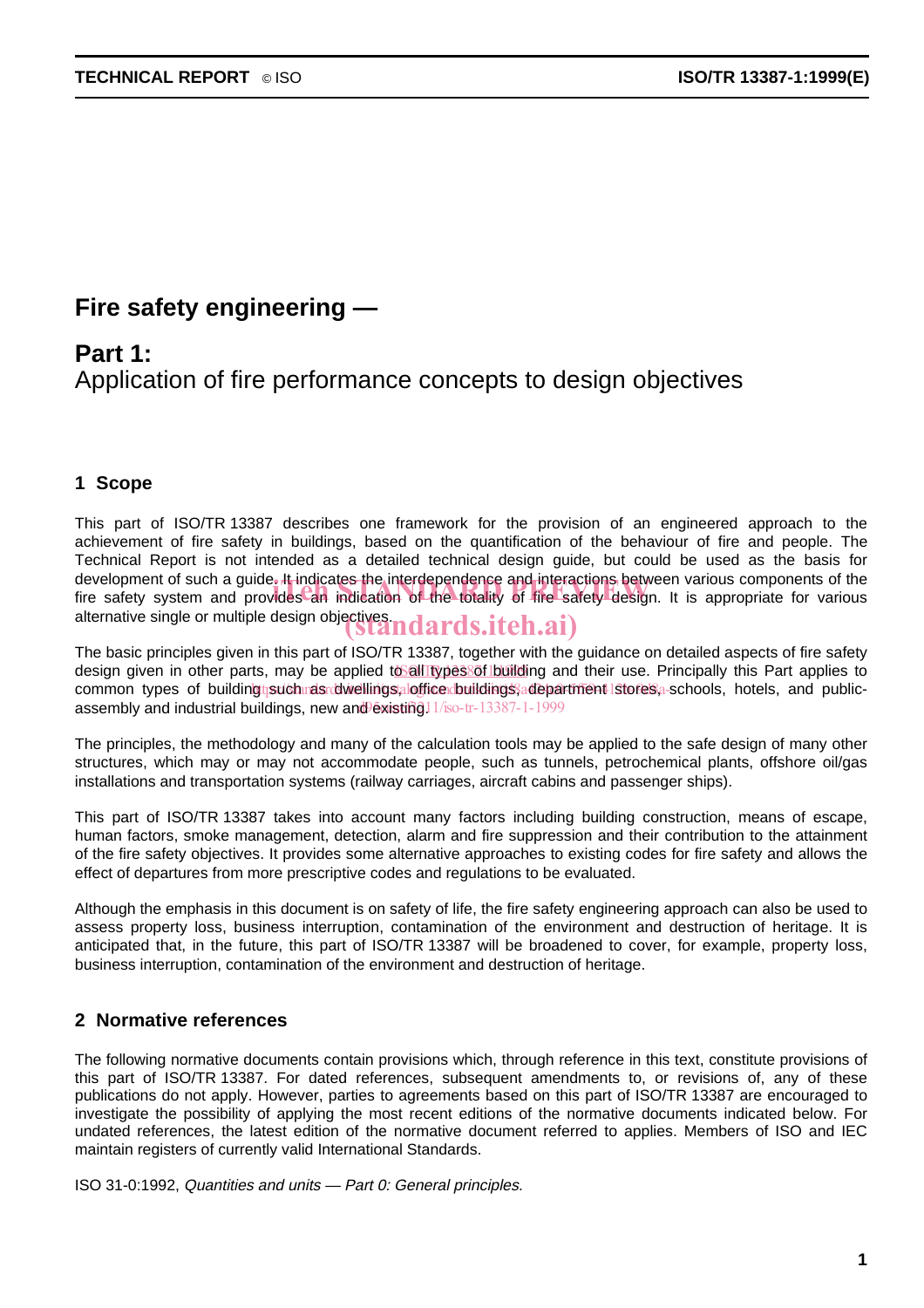ISO 31-4 1992, Quantities and units — Part 4: Heat.

ISO/TR 13387-2, Fire safety engineering — Part 2: Design fire scenarios and design fires.

ISO/TR 13387-3, Fire safety engineering — Part 3: Assessment and verification of mathematical fire models.

ISO/TR 13387-4, Fire safety engineering — Part 4: Initiation and development of fire and generation of fire effluents.

ISO/TR 13387-5, Fire safety engineering — Part 5: Movement of fire effluents.

ISO/TR 13387-6, Fire safety engineering — Part 6: Structural response and fire spread beyond the enclosure of origin.

ISO/TR 13387-7, Fire safety engineering — Part 7: Detection, activation and suppression.

ISO/TR 13387-8, Fire safety engineering — Part 8: Life safety — Occupant behaviour, location and condition.

ISO 13943, Fire safety — Vocabulary.

# **3 Terms and definitions**

For the purposes of this part of ISO/TR 13387, the terms and definitions given in ISO 13943 and the following apply.

#### **3.1**

#### **acceptance criteria** iTeh STANDARD PREVIEW

qualitative and quantitative criteria which have been agreed with the building approval authority and hence form an qualitative and quantitative criteria which have been agreed with the building<br>acceptable basis for assessing the safety of a building design . I C **h.ai**)

#### **3.2**

**alarm time** the time between ignition and alarm ISO/TR13387-1:1999 https://standards.iteh.ai/catalog/standards/sist/d8a424c0-5f59-412b-9d8ad95ceaef3211/iso-tr-13387-1-1999

# **3.3**

#### **characterisation**

the process of determining design data which are in a form suitable for input to a subsystem

#### **3.4**

## **critical fire load**

the fire load required in a compartment to produce a fire of sufficient severity to cause failure of fire-resisting barriers or structural elements

# **3.5**

#### **detection time**

the time between ignition of a fire and its detection by an automatic or manual system

#### **3.6**

#### **deterministic study**

a methodology, based on physical relationships derived from scientific theories and empirical results, that for a given set of initial conditions will always produce the same outcome

#### **3.7**

#### **engineering judgement**

the process exercised by a professional who is qualified by way of education, experience and recognised skills to complement, supplement, accept or reject elements of a quantitative analysis

#### **3.8**

#### **escape/evacuation time**

the interval between the time of a warning of fire being transmitted to the occupants and the time at which the occupants of a specified part of a building or all of the building are able to enter a place of safety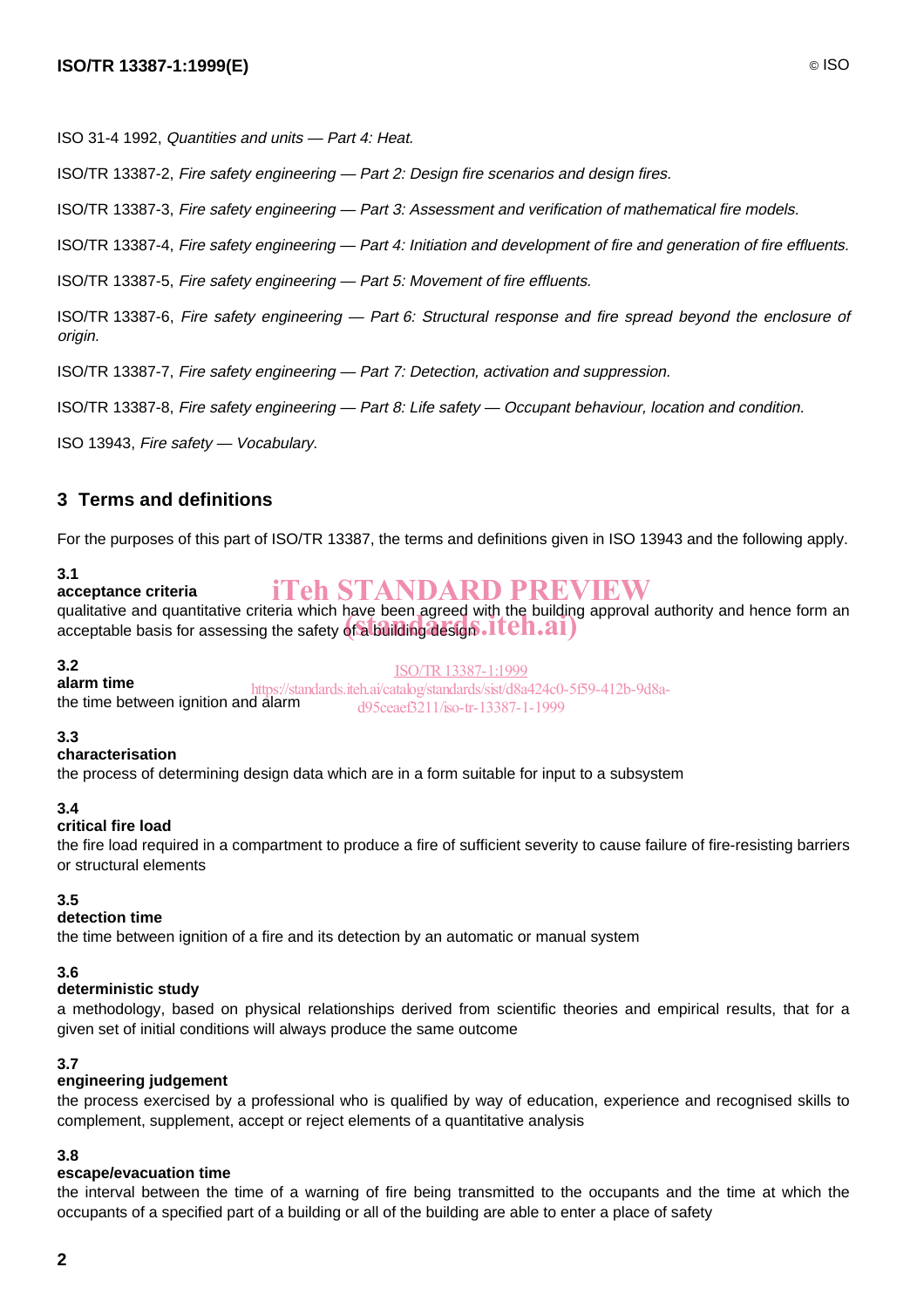# **3.9**

## **estimated design parameter**

a design parameter which involves a process of estimation (or characterisation)

It may describe the building, contents, occupants and environment. This is usually decided by the fire safety engineer.

# **3.10**

#### **exit**

a doorway or other suitable opening giving direct access to a place of safety

Exits include exterior exit doors, exit passageways, horizontal exits, separated exit stairs and separated exit ramps.

# **3.11**

# **fire safety engineering**

the application of engineering principles, rules and expert judgement based on a scientific appreciation of the fire phenomena, of the effects of fire, and of the reaction and behaviour of people, in order to:

- save life, protect property and preserve the environment and heritage;
- quantify the hazards and risk of fire and its effects;
- evaluate analytically the optimum protective and preventative measures necessary to limit, within prescribed levels, the consequences of fire

# iTeh STANDARD PREVIEW

#### **3.12 fire safety manual**

n c surety manual.<br>a document detailing the fire safety management procedures that should be implemented on a continuing basis

#### **3.13 hazard**

ISO/TR13387-1:1999

nazard<br>the potential for loss of life (or injury) and/or damage to property by fire d95ceaef3211/iso-tr-13387-1-1999

# **3.14**

# **movement time**

the time needed for all of the occupants of a specified part of a building to move to an exit and pass through it and into a place of safety

# **3.15**

#### **management or manager**

the persons or person in overall control of the premises whilst people are present, exercising this responsibility either in their own right, e.g. as the owner, or by delegation

# **3.16**

#### **means of escape**

structural means whereby safe routes are provided for persons to travel from any point in a building to a place of safety

#### **3.17**

#### **phased evacuation**

a process by which a limited number of floors (usually the fire floor and the level above and below) are evacuated initially and the remaining floors are evacuated as and when necessary

#### **3.18**

# **place of safety**

a place in which persons are in no immediate danger from the effects of fire

#### **3.19**

#### **prescribed design parameter**

a design parameter which can be directly measured and requires no estimation or conversion of data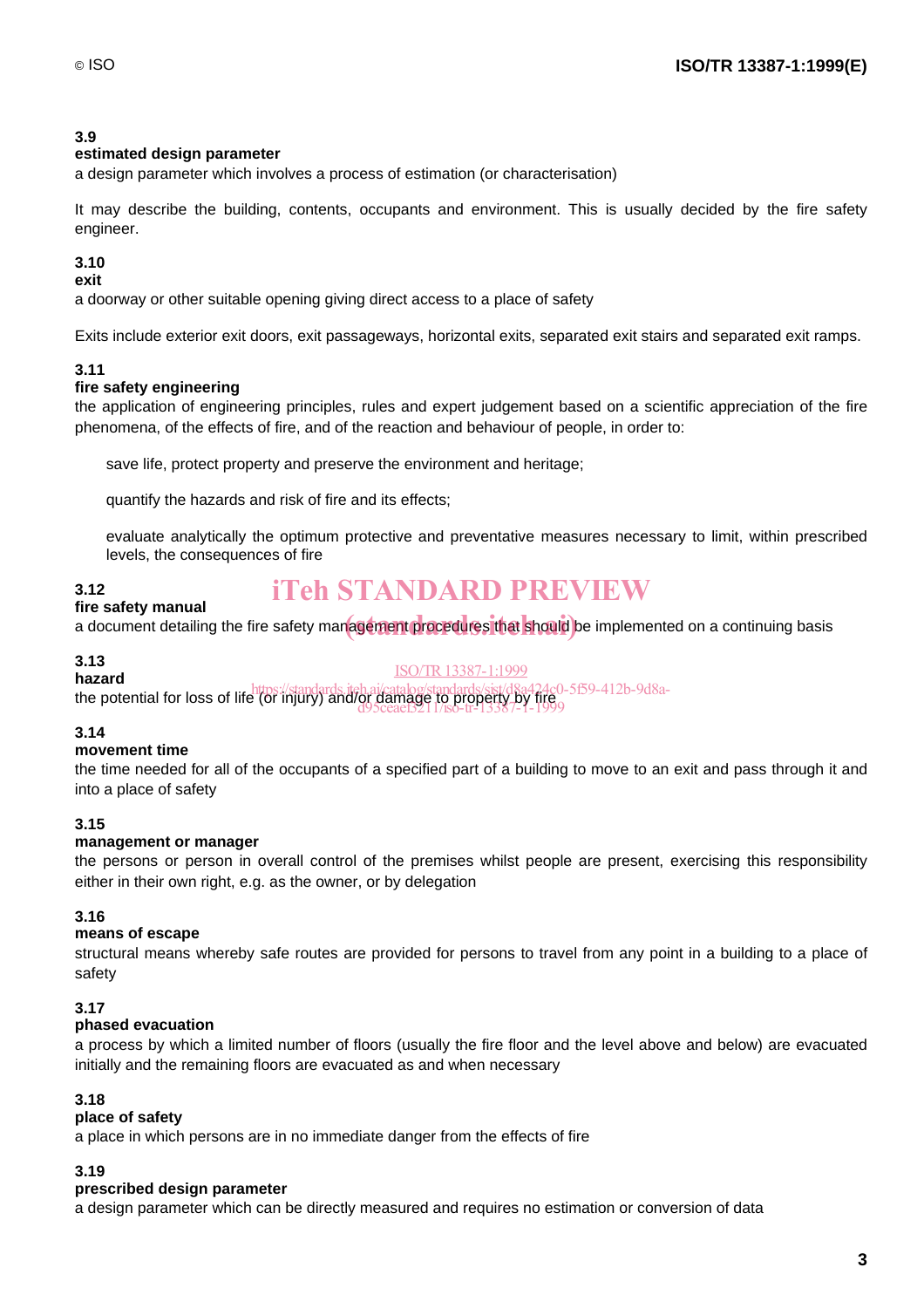It may describe the building, contents, occupants and environment, and is usually decided by the fire safety engineer.

## **3.20**

#### **pre-movement time**

the time interval between the warning of fire being given (by an alarm or by direct sight of smoke or fire) and the first move being made towards an exit

# **3.21**

#### **risk**

the potential for realisation of an unwanted event, which is a function of the hazard, its probability and its consequences

#### **3.22**

#### **system variables**

those parameters which are functions of time and which are used in a fire safety engineering evaluation

They are listed under the category Simulation Dynamics in the global information.

#### **3.23**

#### **travel distance**

the actual distance that needs to be travelled by a person from any point within a building to the nearest exit, having regard to the layout of walls, partitions and fittings

#### **3.24**

#### **trial design parameters** iTeh STANDARD PREVIEW

design parameters (prescribed and estimated) chosen for the purpose of making a fire safety engineering analysis on one (trial) design (standards.iteh.ai)

#### **3.25**

# ISO/TR13387-1:1999

**validation (as applied to fire calculation models)**<br>
https://standards/sist/d8a424c0-5f59-412b-9d8aprocess of determining the correctness of the assumptions and governing equations implemented in a model when applied to the entire class of problems addressed by the model

#### **3.26**

#### **verification (as applied to mathematical fire models)**

process of checking a mathematical fire model for correct physical representation and mathematical accuracy for a specific application or range of applications

The process involves checking the theoretical basis, the appropriateness of the assumptions used in the model, and that the model contains no unacceptable mathematical errors and has been shown, by comparison with experimental data, to provide predictions of the course of events in similar fire situations with a known accuracy.

# **4 The global approach**

#### **4.1 General**

Traditional approaches to achieving fire safety in buildings have involved the adoption of a number of complex and often disjointed requirements for different components of the fire safety system. The value of each to the overall design objective is unknown and the complementary or compensating nature of these provisions cannot be quantified.

As a result of the large and rapid increase in innovative and diversified building design, traditional regulations based on "prescription" rather than "performance" have proved to be restrictive and inflexible. Consequently, more fundamental approaches to the provision of fire safety in buildings have had to be pursued. A more detailed discussion of the background to the application of fire safety engineering and its benefits is given in annex A.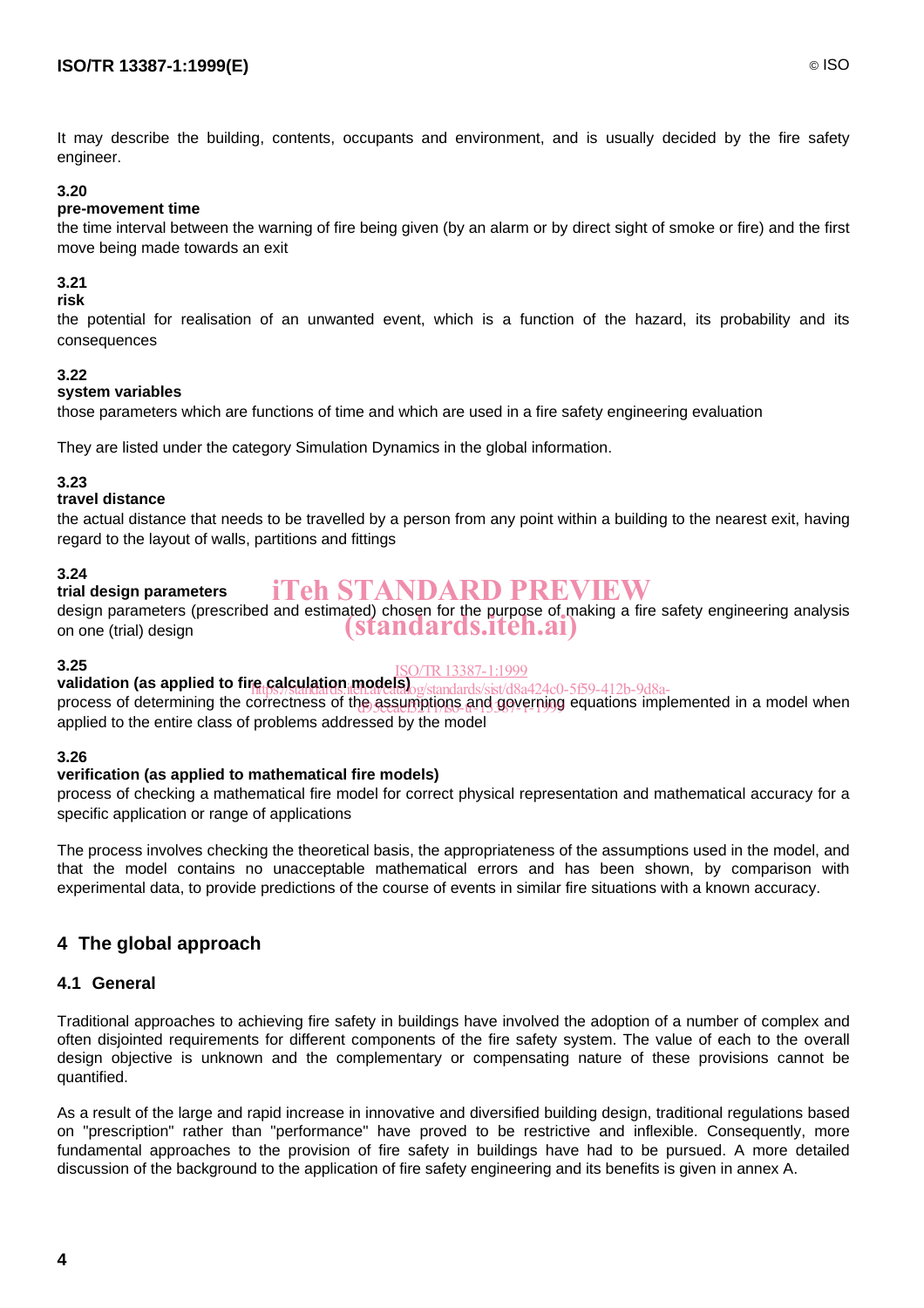This part of ISO/TR 13387 looks at the provision of fire safety in buildings from a fundamental viewpoint, and it ignores the constraints that may be applied to building design as a consequence of various national regulations or codes. The fact that a building has been designed adopting the approach given in this document does not, therefore, mean that it will satisfy the requirements of national regulations. The document may help to discipline engineered approaches to fire safety design and to ensure that all the essential requirements and aspects of design have been properly considered and addressed, and that, having established the objectives of design, these are demonstrated as being satisfied in an acceptable and quantified manner.

The approach adopted in this part of ISO/TR 13387 is to consider the global objective of fire safety design and to give guidance on the nature of criteria which may be appropriate to demonstrating compliance with these objectives. The global design is sub-divided into what are called "subsystems" of the total design, and the document ensures that the inter-relationship and interdependence of the various subsystems are appreciated, and that the consequences of all the events in any one subsystem on all other subsystems are identified and addressed.

In addition to life safety, the principles and methodology in this document can also be used to determine property loss, business interruption, contamination of the environment and destruction of heritage. The Technical Report can be used, for instance, to predict a contents response-time profile which enables the amount of fire loss (direct, consequential, etc.) to be determined from a knowledge of the location, value, damageability and salvageability of the individual items of building contents and spatial distribution of smoke, heat, water and corrosive products.

#### **4.2 Summary of the fire safety engineering assessment process**

Fire safety engineering assessment involves the following steps (the basic process is illustrated in Figure 1):

a) Qualitative design review (QDR): STANDARD PREVIEW

The review is qualitative because not all the values of the design parameters will be known and engineering The review is qualitative because not all the values of the design parameters will be known and engineering<br>judgement will need to be applied to obtain them. It is also qualitative because judgement will need to be used to decide on a limited number of important fire scenarios for later quantified analysis.

ISO/TR13387-1:1999

For a large project, it is preferable for the QDR to be undertaken by affeam which includes the design team and the approval authorities. d95ceaef3211/iso-tr-13387-1-1999

More information on the QDR is given in annex B.

It is necessary to:

- define fire safety objectives and acceptance criteria possibly in consultation with the approval authorities;
- $-$  establish the prescribed design parameters by reviewing the architectural design and the proposed fire safety features;
- characterise the building and its occupants, i.e. estimate design parameters not given by the architect;
- identify potential fire hazards and their possible consequences;
- select those fire scenarios which should form part of the quantified analysis;
- establish trial fire safety designs:
- indicate appropriate methods of analysis.
- b) Quantitative analysis of design:
	- carry out a time-based quantified analysis using the appropriate subsystems or use another appropriate method of analysis as indicated in the QDR, making sure that, wherever possible, mathematical models are verified (see ISO/TR13387-3).
- c) Assess the outcome of the analysis against the safety criteria: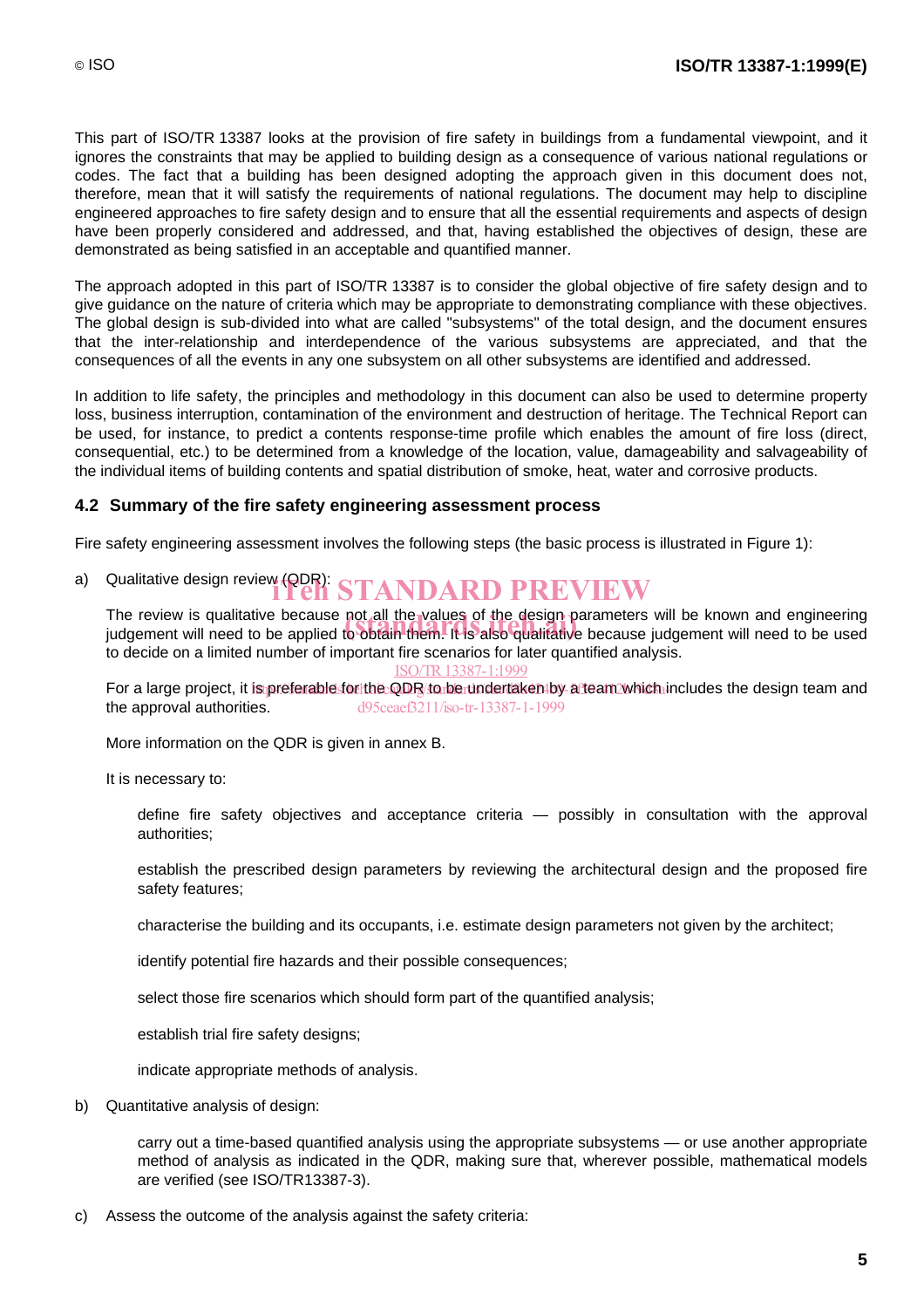- Repeat the analysis if the acceptance criteria not satisfied (e.g. in a life safety assessment) by controlling the fire process to increase the time available for safe escape (where appropriate) and/or reducing the time required to escape.
- d) Report and present the results.



**Figure 1 — Basic fire safety design process**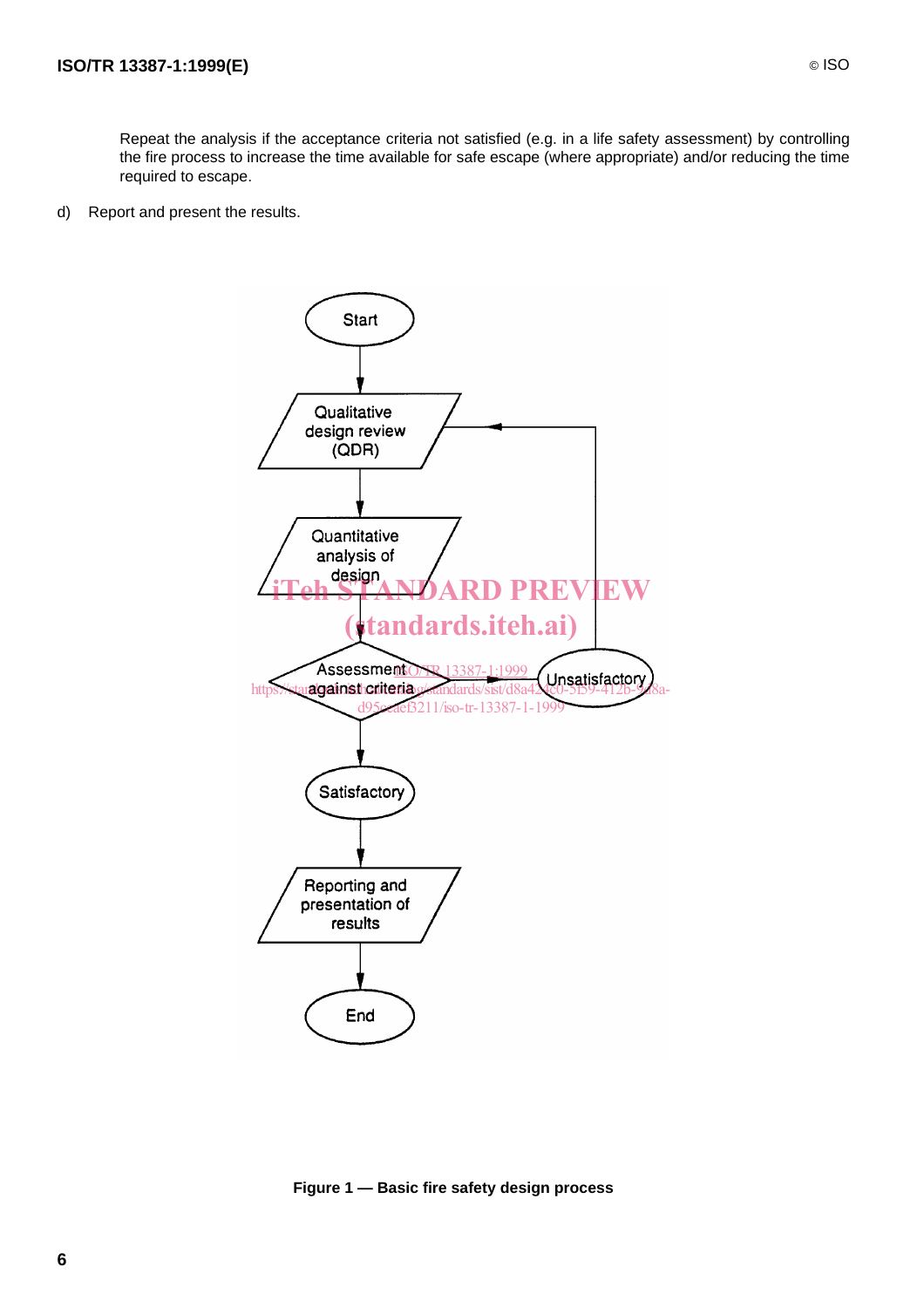# **4.3 The subsystems of the design**

#### **4.3.1 General**

The evaluation of the fire safety design of a building is broken down, to simplify the process, into five separate components of the system (subsystems denoted by SS1 to SS5) as follows:

#### **4.3.2 SS1 — Initiation and development of fire and generation of fire effluents**

This subsystem provides a framework for critically reviewing the suitability of an engineering method for assessing the potential for the initiation and development of fire and generation of fire effluents. The subsystem may also provide means to assess the effectiveness of fire safety measures meant to reduce the probability of ignition, to control fire development, and to reduce accumulation of heat, smoke, and toxic products or products causing nonthermal damage. Methods for calculating the effects of the design fires for use in the design and assessment of fire safety of a building are also addressed.

#### **4.3.3 SS2 — Movement of fire effluents**

This subsystem provides a framework for critically reviewing the suitability of an engineering method for assessing the potential for movement of fire effluents during the course of a fire. The subsystem may also provide means to assess the effectiveness of fire safety measures meant to reduce the adverse effects of the movement of fire effluents. Methods for calculating the effects of the design fires for use in the design and assessment of fire safety of a building are also addressed.

The subsystem draws on other subsystems for a prescription or characterisation of the fire. The predictions of the fire development and the production of fire effluents is provided by subsystem 1. The prediction of the spread of fire expressions is and the production of the spread of smoke and flames through openings is addressed by subsystem 2 while the spread of fire through barriers is provided by subsystem 3. (standards.iteh.ai)

# **4.3.4 SS3 — Structural response and fire spread beyond the enclosure of origin**

This subsystem provides a framework for critically reviewing the suitability of an engineering method (hand<br>This subsystem provides a framework for critically, reviewing the suitability of an engineering method (hand rins subsystem provides a namework for calculation, terrewing and solutioning or an engineering method (name<br>calculation, computer method or fire test) for assessing the structural response and the potential for fire sprea given situation (application). This entails an analysis of the unit physical and chemical processes involved in each of the modes of fire spread (e.g. room to room, building to building, room to external items). The availability (and reliability) of the relevant input data for each unit process is also addressed.

The subsystem draws on other subsystems for a prescription or characterisation of the fire. Subsystem 1, for example, provides predictions of the time to flashover and the temperature history in the room of fire origin. These data, along with the description of the building assemblies (trial design parameters) are employed by the subsystem to predict the likelihood (and time) of fire spread, and the likelihood (and time) of structural collapse.

Should fire spread from the room (compartment) of fire origin or should local structural collapse occur, not only will additional property damage be incurred, but the safety of building occupants and firefighters outside the room (compartment) of fire origin can be compromised. Hence data generated by subsystem 3 become inputs to subsystem 5.

Finally, guidance on interpreting the results of an analysis of the potential of fire spread is also provided. This includes guidance on the selection of criteria for assessing the effectiveness of fire safety measures meant to reduce the potential of fire spread. The latter is only possible if the objectives of fire safety design have been clearly specified.

#### **4.3.5 SS4 — Detection, activation and suppression**

This subsystem provides guidance on the use of engineering methods for the prediction of the time to detect smoke or flames by a wide range of commercial devices, including the time required for heat-sensitive elements in suppression or other control devices to respond to the gas flow generated by an incipient or growing fire. The subsystem also provides guidance on how to predict, once detection has occurred, the time required to activate the desired response to a fire, such as an alarm, a smoke damper or a specified flow of extinguishing agent from typical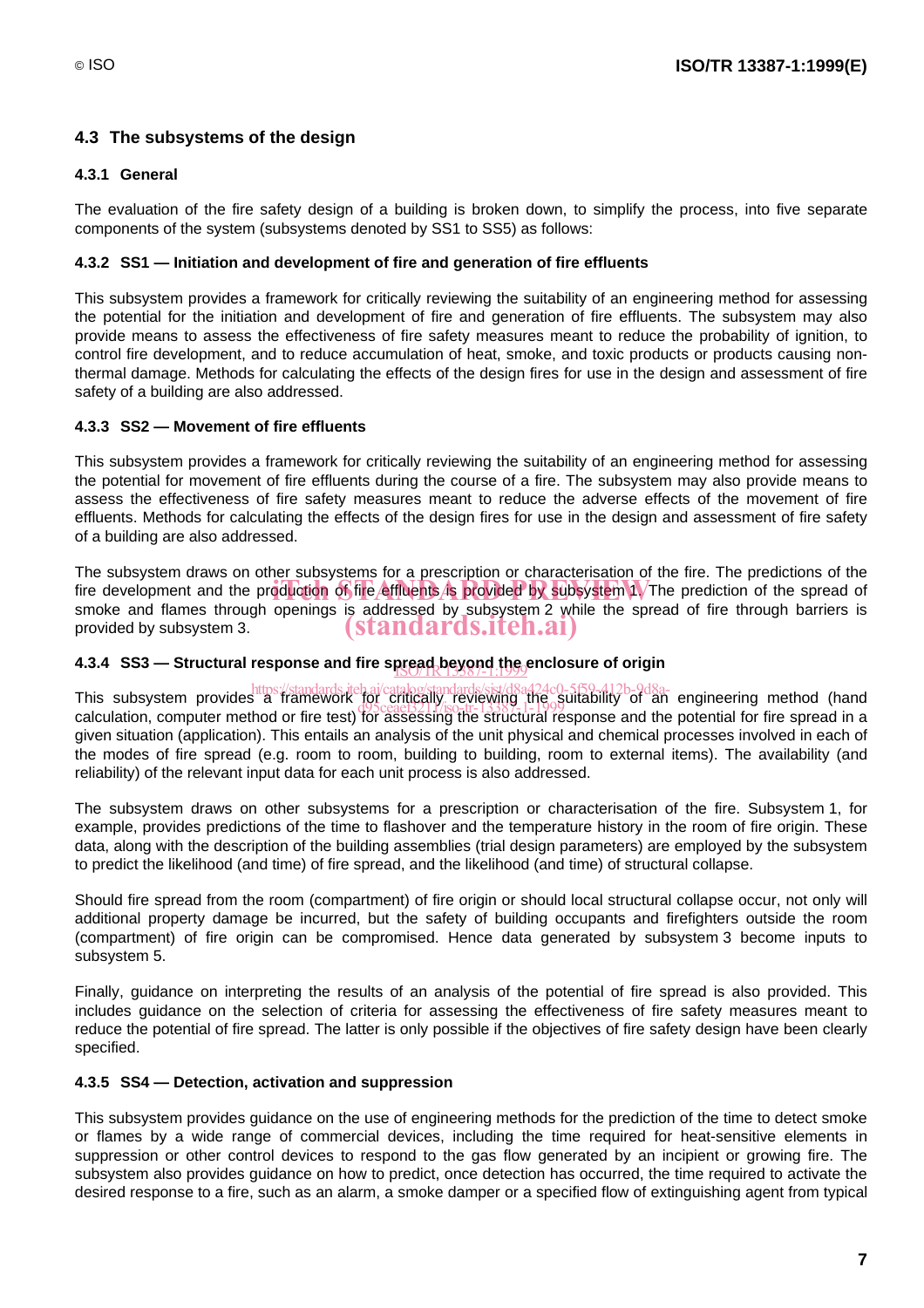distribution devices. Methods of estimating the effectiveness of many common fire-suppression and control strategies are also addressed.

Subsystem 4 draws on subsystems 1 to 3 for characterising the size of the fire as well as the temperature, species concentration and gas velocity fields generated by the fire at any time after ignition/initiation of the design fire event. This information, along with a description of sensor locations from the building design parameters, is employed by subsystem 4 to predict detection times and the operation of elements, such as those in automatic sprinklers, that allow release of pressurised extinguishing agent (e.g. water) at a nozzle.

The effect of various suppression strategies on the fire heat release rate is estimated in subsystem 4 currently by reference to national codes and installation guidelines and the use of engineering judgement in the application of these guidelines to the design fire scenarios. Once an assumed suppression strategy (usually in terms of a required agent flow rate) takes effect, there is considerable feedback required between subsystem 4 and subsystem 2 so that the resultant fire environment (e.g. gas temperatures and species concentrations) can be determined. If the fire environment is unacceptable, alternative suppression strategies may have to be considered.

Activation times are also determined in subsystem 4, most often from a wealth of input information available from the vendors and manufacturers of the various detection and suppression systems to be installed in a building. The hydraulic design of sprinkler piping systems is considered to be part of this activation process since such piping design ensures that the required flow rate of water or other agent will be available when distribution nozzles are activated by the detection elements.

#### **4.3.6 SS5 — Life safety: occupant behaviour, location and condition**

This subsystem provides guidance to designers, regulators and fire safety professionals on the use of engineering This subsystem provides guidance to designers, regulators and life safety professionals on the use of engineerin<br>methods of evaluating the condition and location of the occupants of a building exposed to fire with respect

It covers assumptions that underlie the basic principles of designing for life safety and provides guidance on the processes, assessments and calculations necessary to determine the location and condition of occupants of the building, with respect to time. The subsystem also/draws on other subsystems for matters that impact on the occupants. Temperature, smoke and toxicity profiles from SS2 are of particular importance.

#### d95ceaef3211/iso-tr-13387-1-1999

This subsystem also provides a framework for reviewing the suitability of an engineering method for assessing the life safety potential of building occupants.

#### **4.4 Design parameters**

#### **4.4.1 Prescribed design parameters**

These represent all the parameters and data which are known and provided by the architect to the fire safety engineer. Prescribed design parameters fall into the following categories:

- a) aspects of the building design, its contents and its use;
- b) the fire safety system installations and facilities for fire brigade intervention;
- c) the occupants;
- d) the environment.

#### **4.4.2 Estimated design parameters**

These represent all the parameters and data needed to supplement the prescribed design parameters before a fire safety engineering assessment can begin. Here the fire safety engineer, based on engineering analysis, needs to make assumptions or estimates in the absence of data from the architect, hence the term estimated design parameters. Fire load density is an example of an estimated design parameter since it is unlikely that the architect will know the value (e.g. kg timber/m<sup>2</sup> or MJ/m<sup>2</sup>) corresponding to the actual combustible contents of the building or room, and will therefore not be able to give this data as a prescribed design parameter.